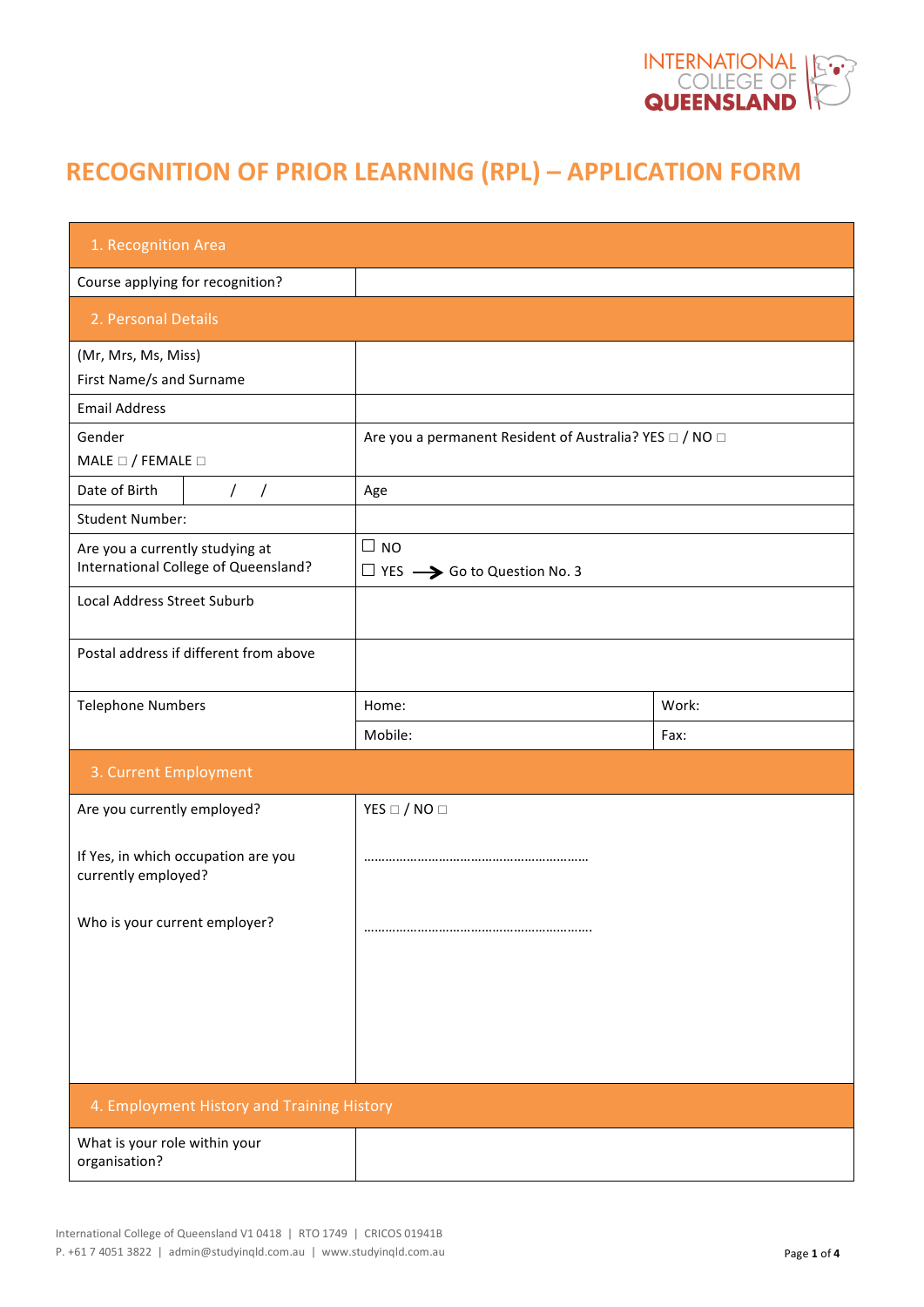

| What information do you think you need<br>to learn for your role in your organisation?                                       |                                  |
|------------------------------------------------------------------------------------------------------------------------------|----------------------------------|
| Do you work alone or part of a team?                                                                                         |                                  |
| What level of responsibility do you have in<br>your organisation?                                                            |                                  |
| What problems in your organisation are<br>you responsible for solving?                                                       |                                  |
| What decisions within your organisation<br>do you need to make?                                                              |                                  |
| What legislative requirements are you<br>required to follow in your role?                                                    |                                  |
| What organisational requirements i.e.<br>policies, procedures, codes of practice are<br>you required to follow in your role? |                                  |
| Have you undertaken any training courses<br>related to the occupation applied for?                                           | YES $\square$<br>NO <sub>□</sub> |
| If Yes                                                                                                                       |                                  |
| What occupation were you trained in?                                                                                         |                                  |
| Training completion Date (month, year)                                                                                       |                                  |
| Country where you trained                                                                                                    |                                  |
| Name of course and institution<br>(if applicable)                                                                            |                                  |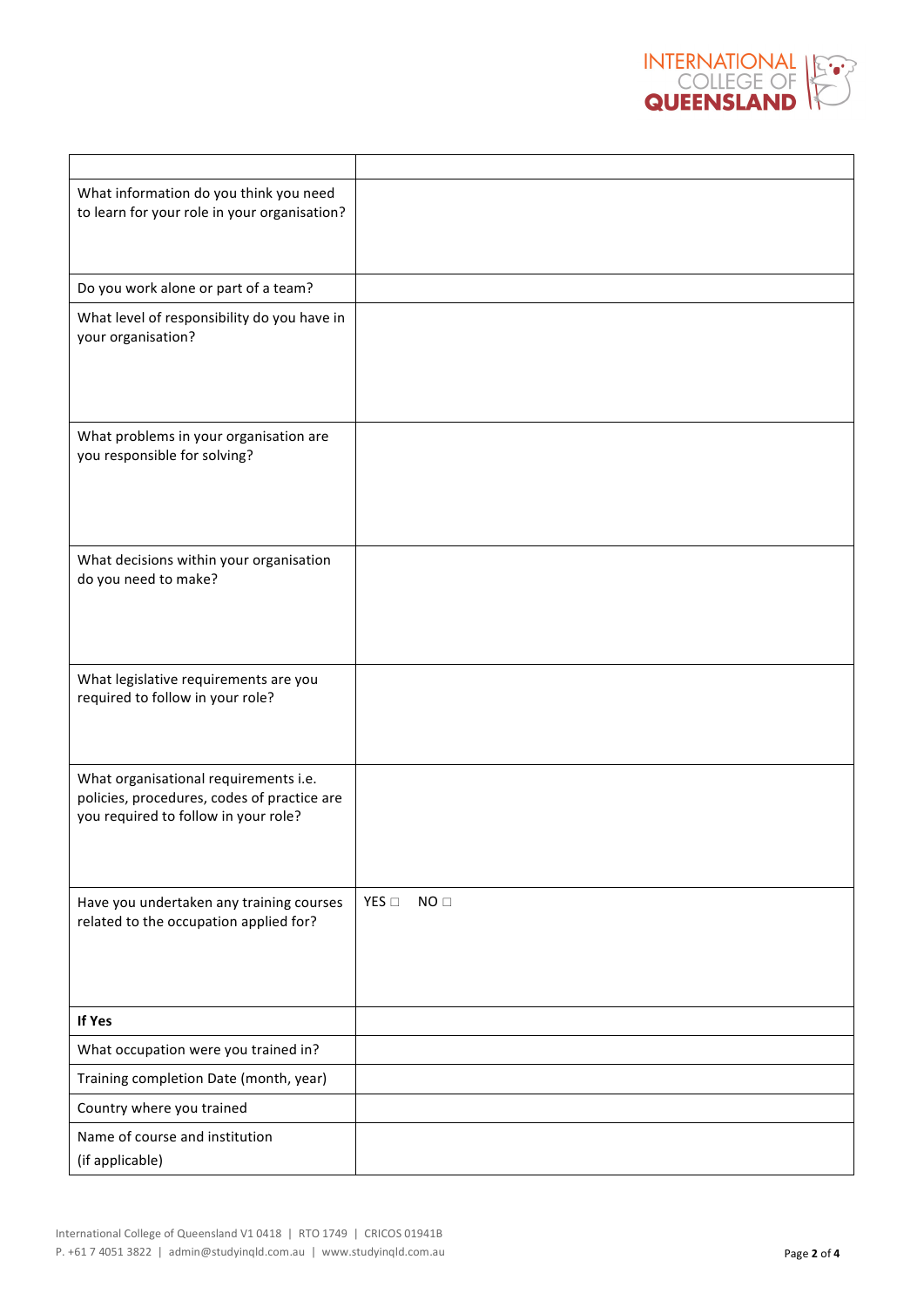

5. Is there any further information you wish to give in support of your application

### 6. Professional Referees (relevant to work situation)

| Name                 |  |
|----------------------|--|
|                      |  |
| Position             |  |
|                      |  |
| Organisation         |  |
| Phone Number         |  |
|                      |  |
| Mobile Number        |  |
|                      |  |
| <b>Email Address</b> |  |
| Name                 |  |
|                      |  |
| Position             |  |
|                      |  |
| Organisation         |  |
|                      |  |
| Phone Number         |  |
| Mobile Number        |  |
|                      |  |
| <b>Email Address</b> |  |
|                      |  |